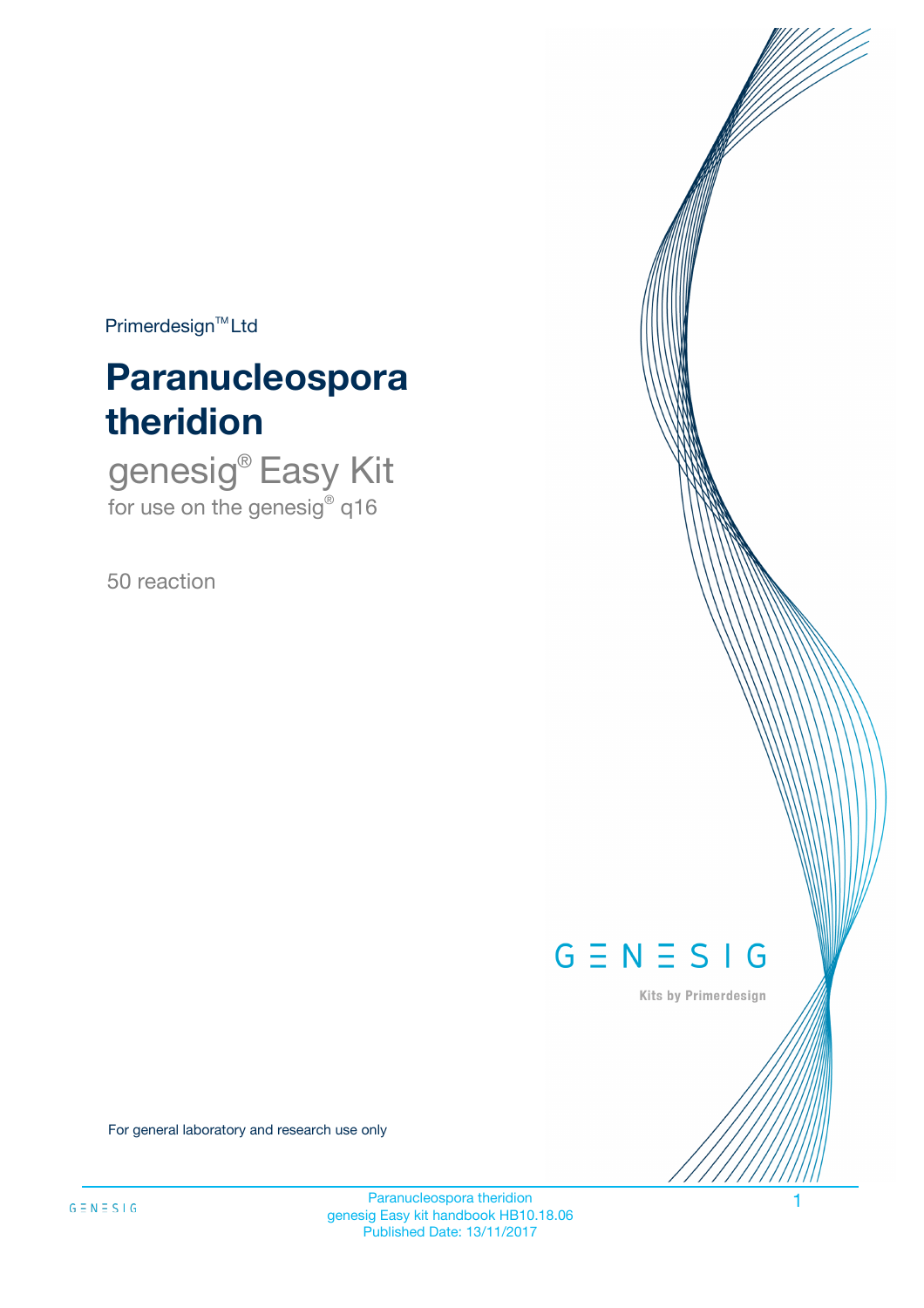## genesig® Easy: at a glance guide

## **For each DNA test**

| Component                | <b>Volume</b> | Lab-in-a-box pipette |  |
|--------------------------|---------------|----------------------|--|
| P.theridion reaction mix | $10 \mu$      |                      |  |
| <b>Your DNA sample</b>   | 10 µl         |                      |  |

### **For each positive control**

| Component                 | Volume          | Lab-in-a-box pipette |  |
|---------------------------|-----------------|----------------------|--|
| P.theridion reaction mix  | $10 \mu$        |                      |  |
| Positive control template | 10 <sub>µ</sub> |                      |  |

### **For each negative control**

| Component                | <b>Volume</b>   | Lab-in-a-box pipette |  |
|--------------------------|-----------------|----------------------|--|
| P.theridion reaction mix | 10 <sub>µ</sub> |                      |  |
| <u>Water</u>             | 10 <sub>µ</sub> |                      |  |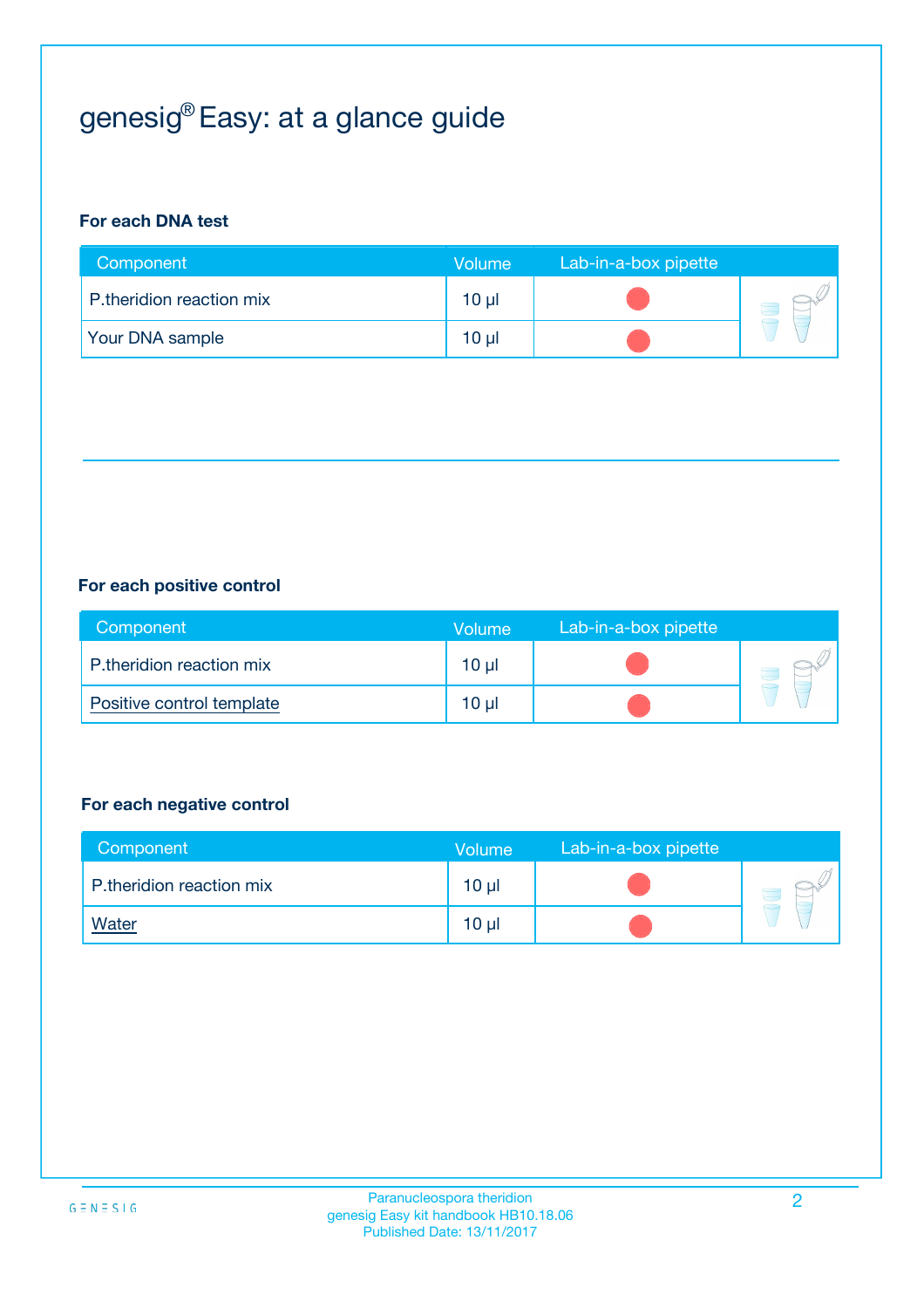## Kit Contents



## Reagents and equipment to be supplied by the user

### **genesig® q16 instrument**

### **genesig® Easy DNA/RNA Extraction Kit**

This kit is designed to work well with all processes that yield high quality DNA but the genesig Easy extraction method is recommended for ease of use.

### **genesig® Lab-In-A-Box**

The genesig Lab-In-A-Box contains all of the pipettes, tips and racks that you will need to use a genesig Easy kit. Alternatively if you already have these components and equipment these can be used instead.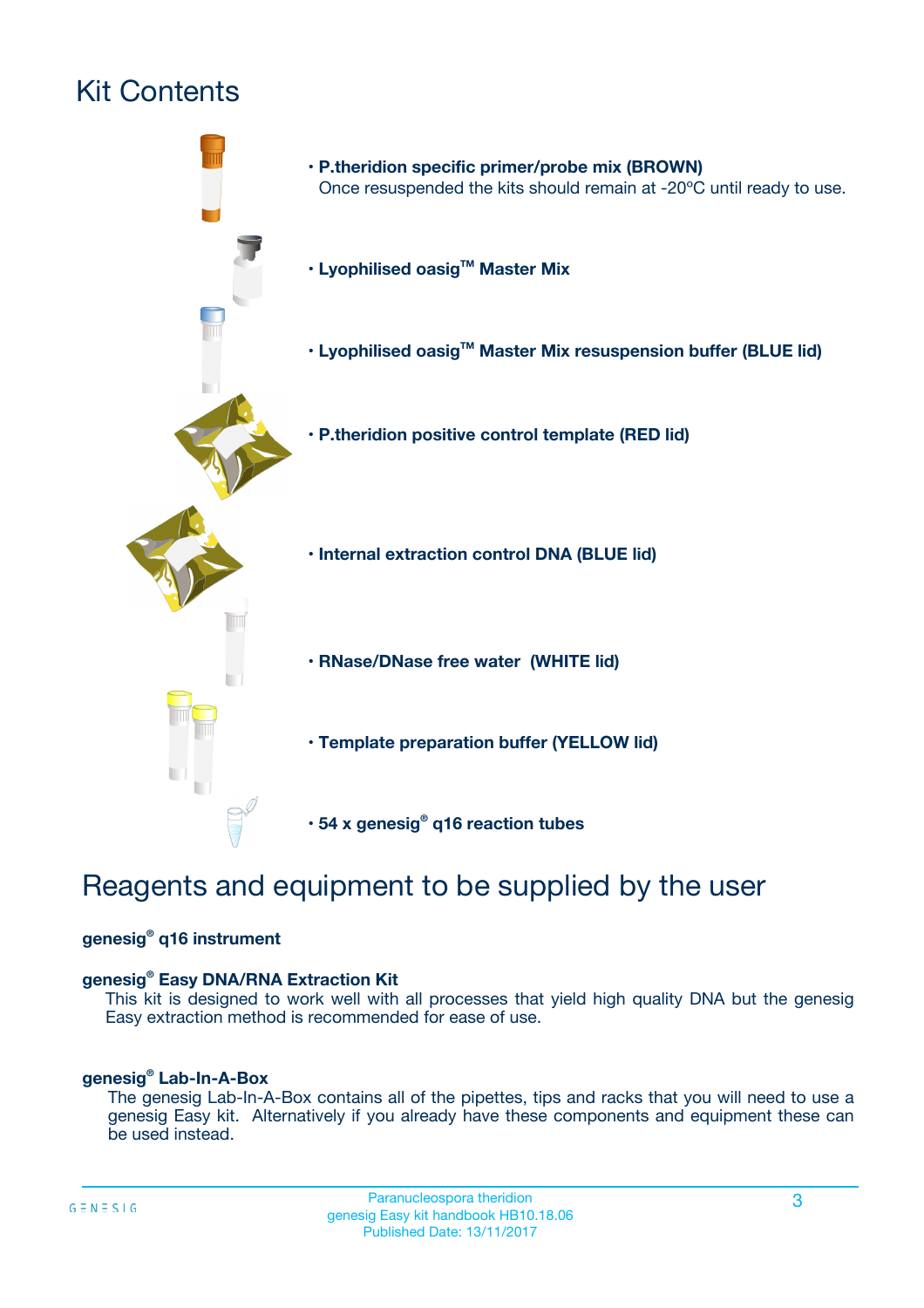## Step-by-step guide

## 1. Create your reaction mix



Use the blue pipette to transfer 500µl**\*** of the oasig Master Mix resuspension buffer into the tube of lyophilised oasig Master Mix and mix well by gently swirling. Then transfer all of that master mix into the brown tube labelled P.theridion primers/probe.

**\***Transfering 525µl of the oasig Master Mix resuspension buffer to your oasig Master Mix (instead of the 500µl recommended above) will enable you to take full advantage of the 50 reactions by accounting for volume losses during pipetting. In order to do so with the genesig Easy fixed volume pipettes use 1x blue, 2x red and 1x grey pipettes to make the total volume. Please be assured that this will not adversely affect the efficiency of the test.

Cap and shake tube to mix. A thorough shake is essential to ensure that all components are resuspended. **Failure to mix well can produce poor kit performance.**

Leave to stand for 5 minutes. Now your reaction mix is ready to use.

Store the reaction mix in the freezer from hereon.

### Top tip

- Ensure that the reaction mix is mixed thoroughly before each use by shaking.
- Once resuspended do not expose genesig Easy kit to temperatures above -20°C for longer than 30 minutes at a time.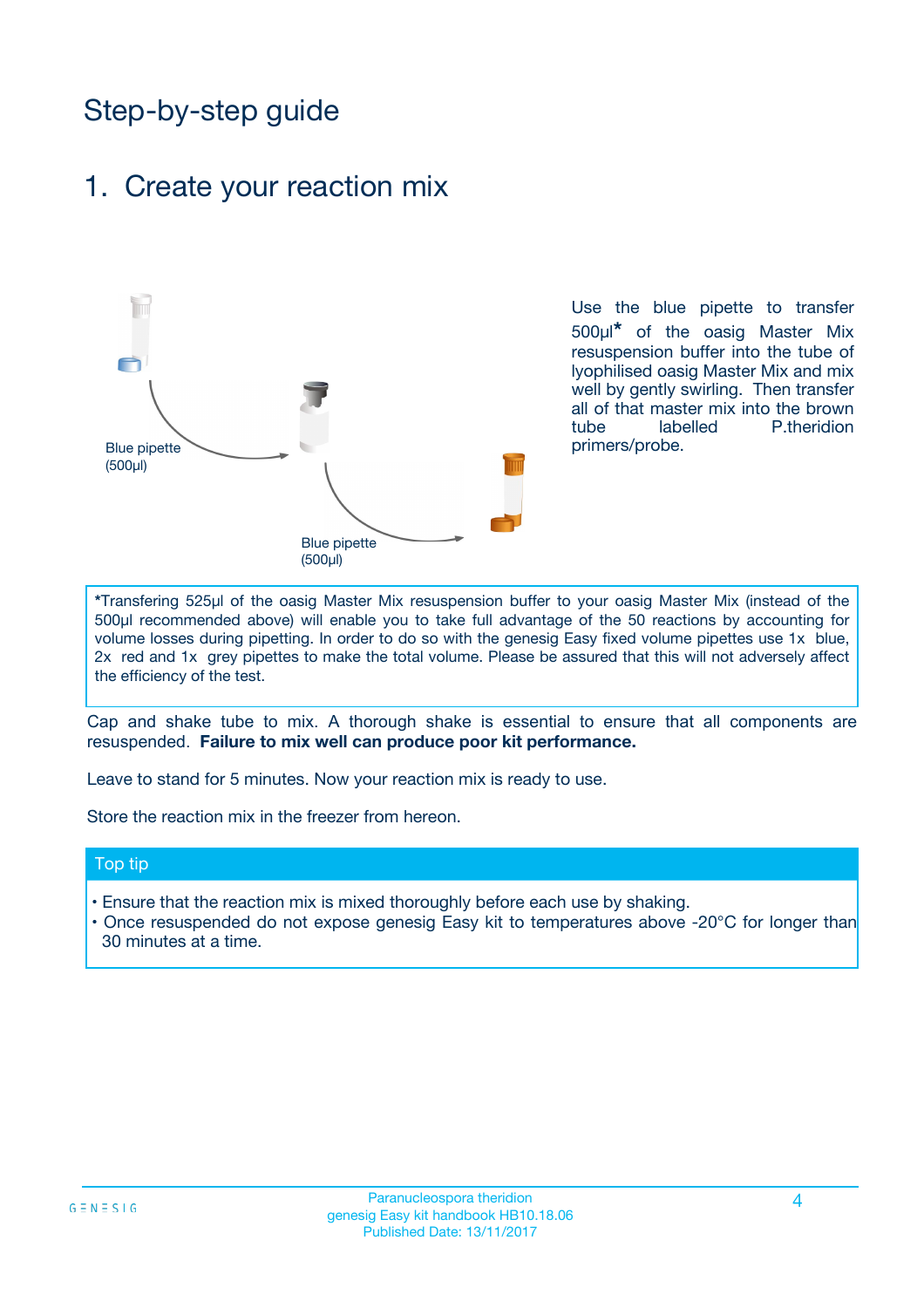## 2. Internal extraction control



Use the blue pipette to transfer 1000µl (2 x 500µl) of template preparation buffer into the Internal Extraction Control DNA tube. Cap and shake tube to mix.

Your kit contains Internal Extraction Control DNA. This is added to your biological sample at the beginning of the DNA extraction process. It is extracted along with the DNA from your target of interest. The q16 will detect the presence of this Internal Extraction Control DNA at the same time as your target. This is the ideal way to show that your DNA extraction process has been successful.

### **If you are using an alternative extraction kit:**

Use the red pipette to transfer 10µl of Internal Extraction Control DNA to your sample **after** the lysis buffer has been added then follow the rest of the extraction protocol.

#### **If you are using samples that have already been extracted:**

Use the grey pipette to transfer 5µl of Internal Extraction Control DNA to your extracted sample.

## 3. Add reaction mix to all reaction tubes



For every reaction to be run, use the red pipette to add 10µl of your P.theridion reaction mix to every tube.

### Top tip

- Always pipette the reaction mix directly into the bottom of the tube.
- You can label the tube lids to aid your reaction setup but avoid labelling tube sides.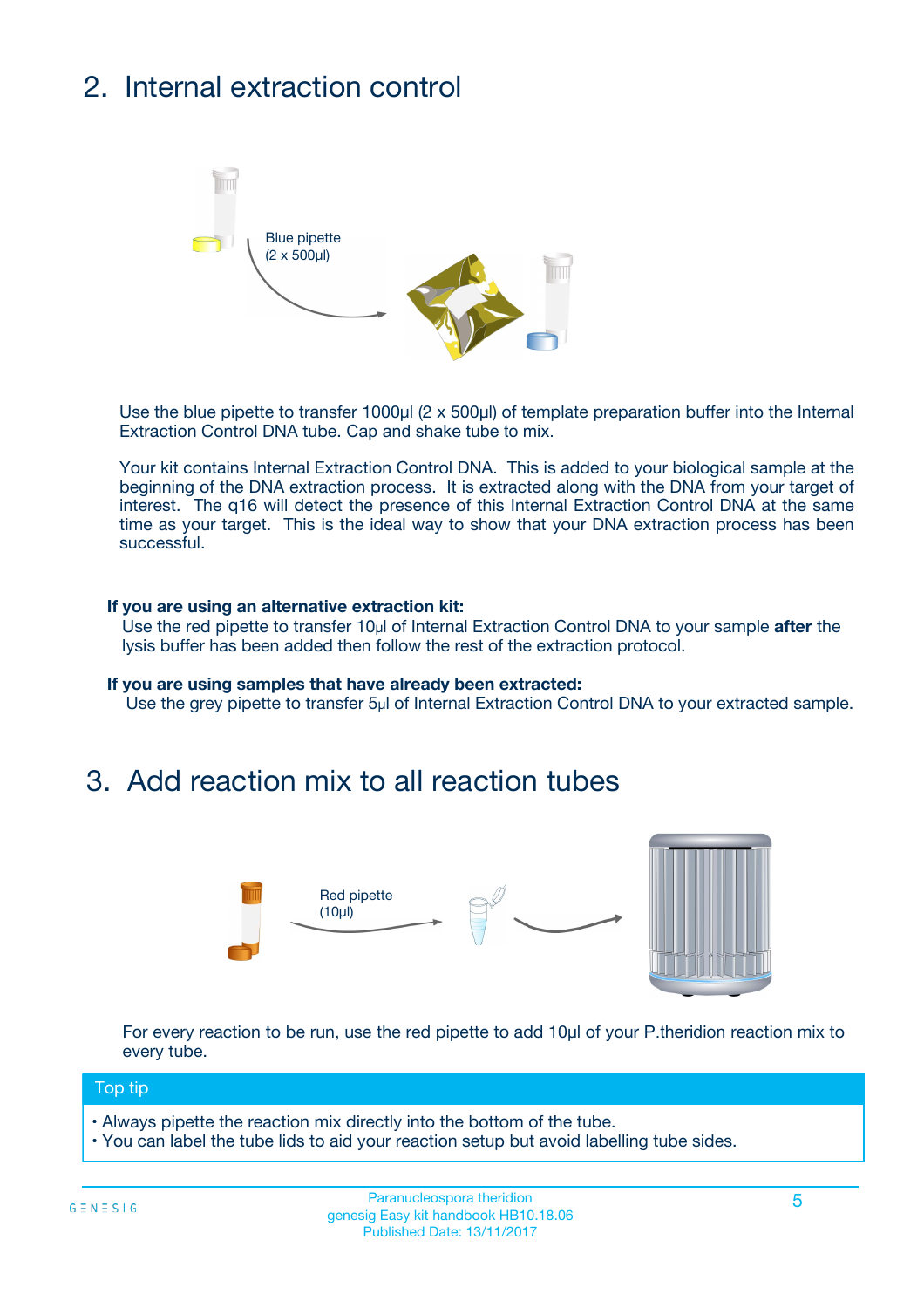## 4. Negative control



For each test you will require a negative control. Instead of DNA, water is used. This sample should typically prove negative thus proving that all of your positive samples really are positive.

To create a negative control reaction simply use the red pipette to add 10µl of the water to the required reaction tubes. Close these tubes after adding the water.

Because some genesig kit targets are common in the environment you may occasionally see a "late" signal in the negative control. The q16 software will take this into account accordingly.

### Top tip

**•** Always add the water to the side of the tube to reduce the introduction of bubbles.

## 5. Set up a test



For each sample you wish to analyse, use the red pipette to add 10µl of your DNA sample to the required reaction tubes. Close these tubes after adding the sample. Always change pipette tips between samples.

### Top tip

**•** Always add the DNA sample to the side of the tube to reduce the introduction of bubbles.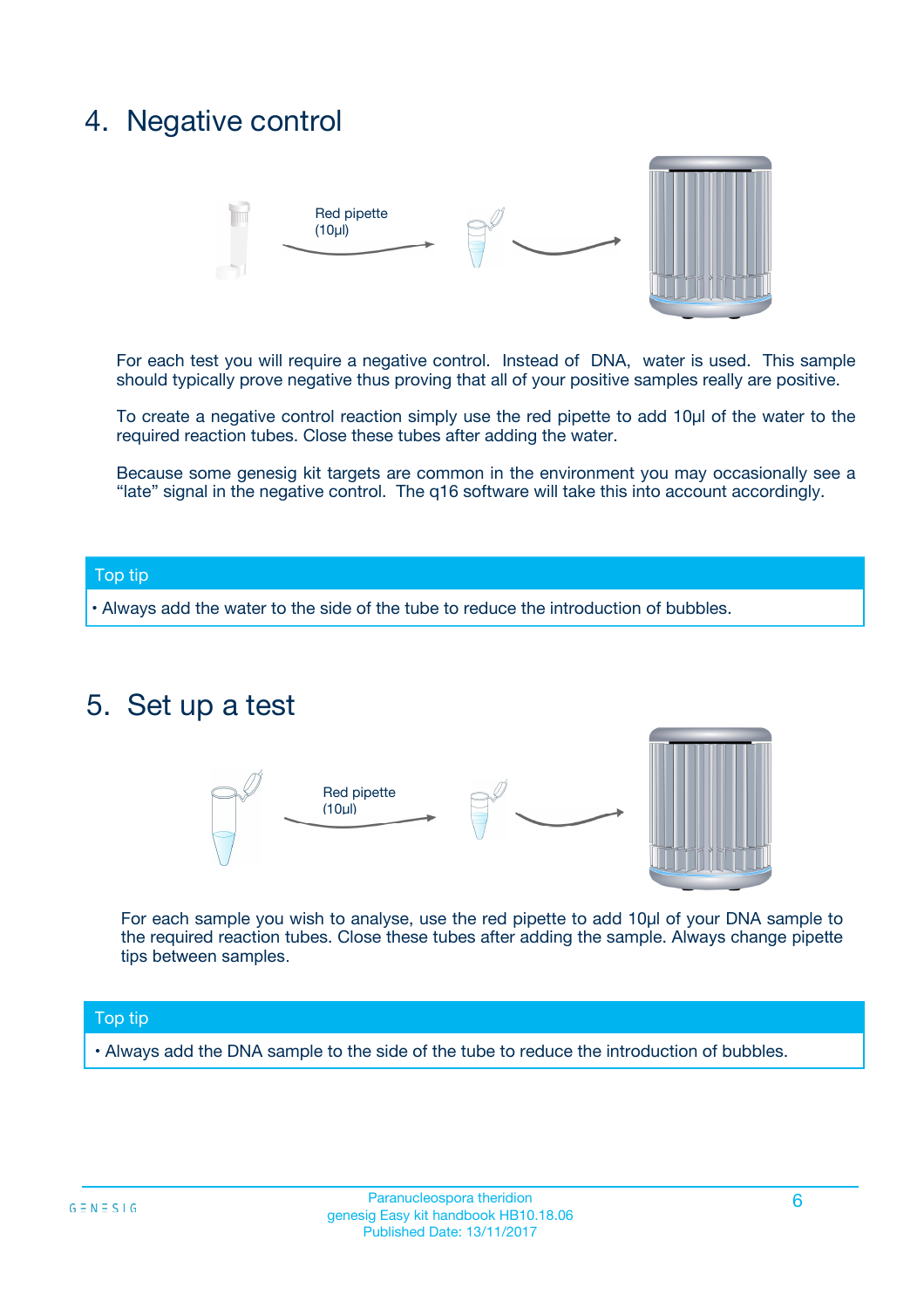## 6. Positive control



Use the blue pipette to transfer 1000µl (2 x 500µl) of template preparation buffer into the positive control template tube. Cap and shake tube to mix.

Each time you run a test you will require a positive control. This is a small portion of DNA from your target of interest. It serves two purposes:

1. It will always test positive so it shows that everything is working as it should be.

2. The q16 software knows how much DNA is present in the positive control. So it can automatically compare your sample of interest with the positive control to calculate the amount of target DNA in your sample.

To create a positive control reaction, simply use 10µl of the positive control instead of your DNA sample.



Take great care when setting up your positive control. The positive control template has the potential to give you a false positive signal in your other samples. Set positive controls up last after all other sample tubes are closed. Always change pipette tips between samples. You may even choose to set up positive controls in a separate room.

### Top tip

**•** Always add the positive control to the side of the tube to reduce the introduction of bubbles.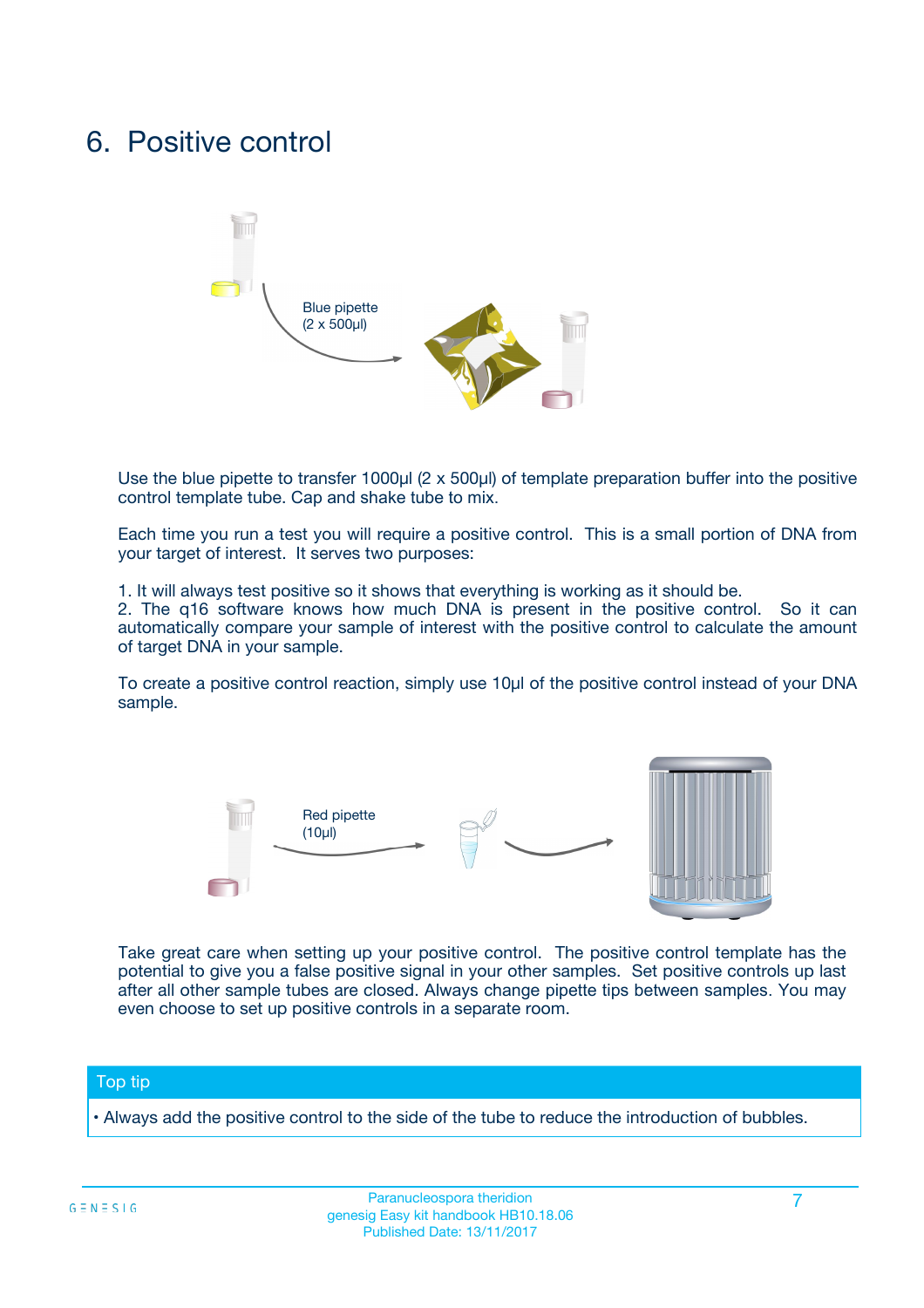## 7. Running the test

Place the tubes into the correct positions in your q16 as defined by the software, this may include positioning of empty tubes to ensure that the q16 lid is balanced. The run can then be started.

| genesig q16 PCR software - 1.2                                                    |                                                         | $\Box$ $\Box$                                                                               | $\Sigma\!3$                  |
|-----------------------------------------------------------------------------------|---------------------------------------------------------|---------------------------------------------------------------------------------------------|------------------------------|
| $\overline{\phantom{a}}$<br>Unsaved (New Experiment 2<br><b>Open Experiments:</b> | <b>B</b> Open<br>$\frac{1}{2}$ New                      | Save<br>Save As<br>$G \equiv N \equiv S \mid G$<br><b>C</b> Close<br><b>X</b> Configuration |                              |
| Setup<br><b>Results</b><br><b>Stages:</b>                                         |                                                         |                                                                                             |                              |
| <b>Notes</b>                                                                      | <b>Samples</b>                                          | <b>Tests</b>                                                                                |                              |
| <b>Name and Details</b>                                                           | Color<br>Name                                           | Note<br>Color<br>Name<br>Note                                                               |                              |
| New Experiment 2017-10-26 11:06                                                   | Sample 1                                                | $\oplus$<br>Test 1                                                                          | $\ddot{\Phi}$                |
| Kit type: genesig® Easy Target Detection kit                                      | Sample 2                                                |                                                                                             |                              |
| Instrument Id.:                                                                   | Sample 3                                                | $\qquad \qquad \blacksquare$                                                                | $\qquad \qquad \blacksquare$ |
| <b>Run Completion Time:</b><br><b>Notes</b>                                       | Sample 4                                                |                                                                                             |                              |
|                                                                                   | Sample 5<br>$\blacktriangle$<br>$\overline{\mathbf{v}}$ | $\triangle$<br>$\overline{\phantom{a}}$                                                     | ♠<br>⊕                       |
| <b>Well Contents</b>                                                              |                                                         | Run                                                                                         |                              |
| Pos.<br>Test                                                                      | Sample                                                  | <b>Run Status</b>                                                                           |                              |
| Test 1<br>$\mathbf{1}$                                                            | <b>Negative Control</b>                                 | $\overline{\phantom{a}}$                                                                    |                              |
| $\overline{2}$<br>Test 1                                                          | Positive Control                                        |                                                                                             |                              |
| $\overline{\mathbf{3}}$<br>Test 1                                                 | Sample 1                                                | Show full log                                                                               |                              |
| Test 1<br>$\overline{4}$                                                          | Sample 2                                                |                                                                                             |                              |
| 5<br>Test 1                                                                       | Sample 3                                                | <b>Run Control</b>                                                                          |                              |
| Test 1<br>6                                                                       | Sample 4                                                |                                                                                             |                              |
| Test 1<br>7                                                                       | Sample 5                                                |                                                                                             |                              |
| 8                                                                                 |                                                         | $\triangleright$ Start Run<br>Abort Run<br>v                                                |                              |
|                                                                                   |                                                         |                                                                                             |                              |

### Top tip

- Before loading tubes into the q16, check for bubbles! Flick the bottom of the tubes to remove any bubbles that may have formed during the test setup.
- Apply centrifugal force with a sharp wrist action to ensure all solution is at the bottom of the reaction tube.
- When repeating a test you can use a previous file as a template by clicking 'open' then selecting File name > Files of Type > Experiment file as template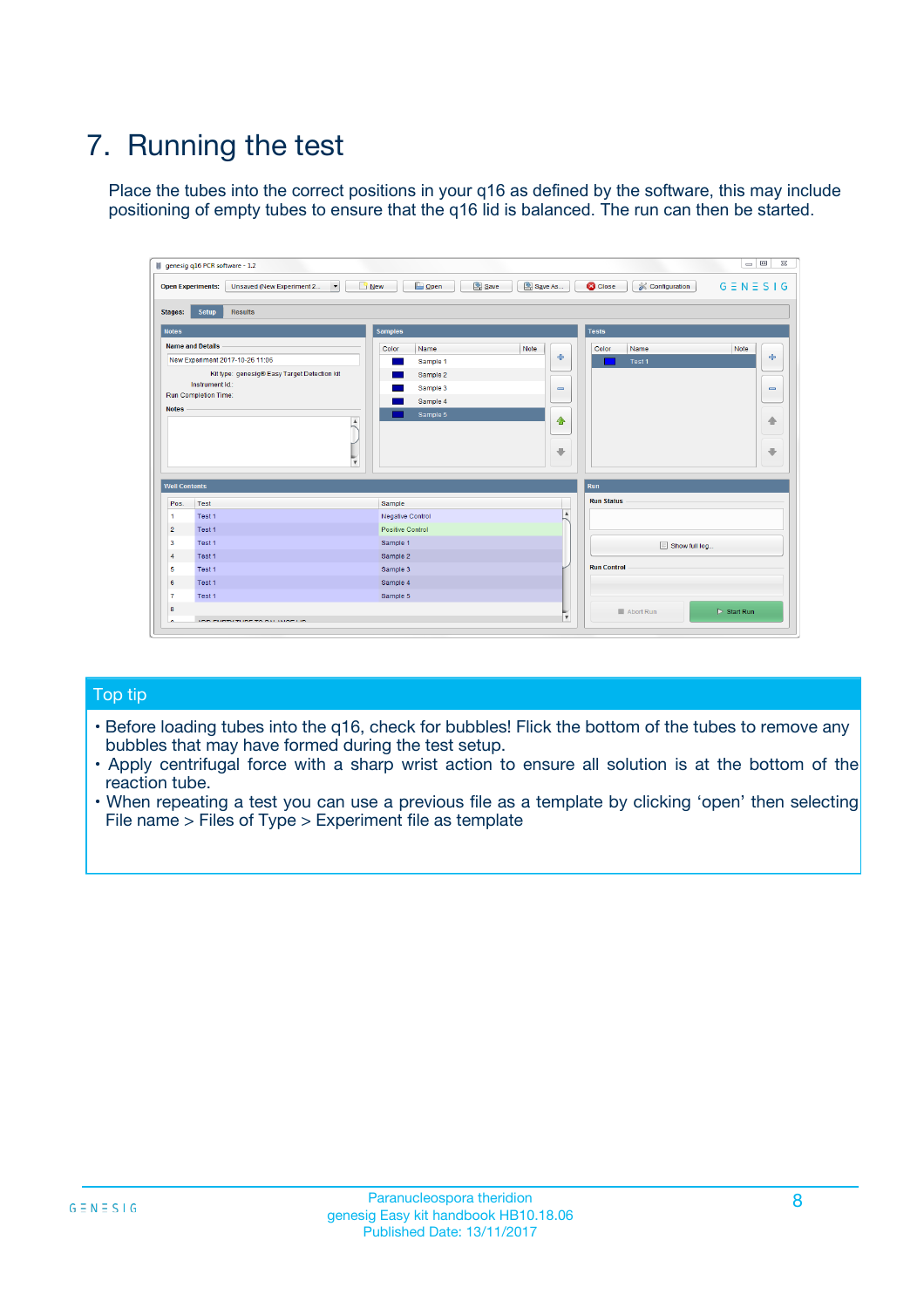## What do my results mean?

Analysis of your data is carried out automatically by the genesig q16. The following information is designed to help you fully understand a result or to troubleshoot:

## "Positive"

### **Explanation**

Your sample has produced a positive result. Your target of interest is present and you can use the reported quantity.

## "Negative"

### **Explanation**

Your sample has produced a negative result. The target is not present in your sample.

## "Test contaminated"

### **Explanation**

The Negative Control should be completely free of any DNA. If you see this error message it means that at some point during the setup, the Negative Control has been contaminated with DNA and has given a positive signal. This contamination has invalidated the test. The Positive Control and your test samples are both possible sources of contaminating DNA. The genesig q16 reaction tubes from previous runs will also contain very high amounts of DNA so it is important that these are carefully disposed of after the run is completed and NEVER OPENED. It may be the case that your kits have become contaminated which will lead to the same problem occurring repeatedly.

### **Solutions**

1. Clean your working area using a commercial DNA remover solution to ensure the area is DNA free at the start of your run and re-run the test

2. If the problem persists then the kit has become contaminated and it will have to be discarded and replaced with a new kit. When you open the new kit, run a simple test to show that changing the kit has solved the problem. Prepare a test which includes only the Positive Control, the Negative Control and one 'mock sample'. For the 'mock sample' add water instead of any sample DNA. The result for the Negative Control and the mock sample should be negative indicating that contamination is no longer present.

### **Preventive action**

An ideal lab set-up has a 'Clean area' where the test reagents are prepared and a 'sample area' where DNA samples and the Positive Control template are handled. The best workflow involves setting up all the test components (excluding the positive control template) in the clean area and then moving the tests to the sample area for sample and Positive Control addition. If this method is followed then the kit components are always kept away from possible sources of contamination. For extra security the Negative Control can be completely prepared and sealed in the clean area. All work areas should be decontaminated regularly with DNA remover.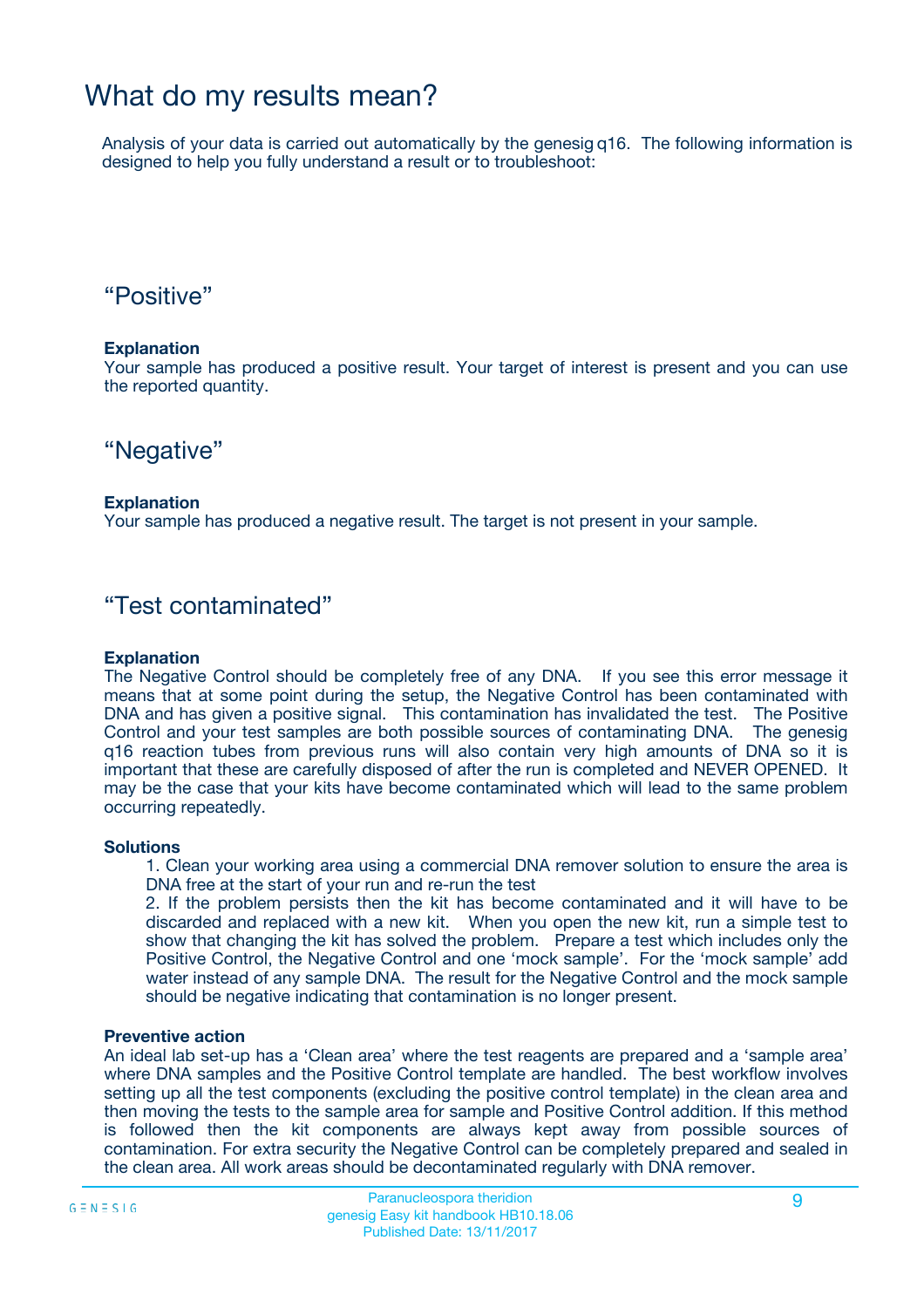## "Sample preparation failed"

### **Explanation**

The test has failed because the quality of the sample was not high enough. The Internal Extraction Control component identifies whether the sample has been prepared correctly and is of suitable quality. This error message means that this quality control test has failed and the sample quality is not high enough for analysis.

#### **Solutions**

1. Check the sample preparation protocol for any user errors then repeat.

2. Poor quality samples can result from overloading the sample preparation protocol with too much starting material. Try reducing the amount of starting material then repeat.

3. Failing to add the Internal extraction Control DNA to your sample during the sample preparation protocol can also lead to a reported result of "sample preparation failed". Ensure that this step has not been overlooked or forgotten. If your samples are derived from an archive store or from a process separate from your genesig Easy extraction kit; you must add 5µl of Internal Extraction Control DNA into each 0.5ml of your sample to make it suitable for use on the q16.

## "Positive result, poor quality sample"

### **Explanation**

The test is positive so if you are only interested in obtaining a 'present or absent' answer for your sample then your result is reliable. However, the test contains an Internal Extraction Control component that identifies if the sample is of high quality. This quality control test has failed and the sample is not therefore of high enough quality to accurately calculate the exact copy number of DNA present. If you require quantitative information for your sample then proceed with the solutions below.

### **Solution**

For appropriate solutions, read the "Sample preparation failed" section of this handbook.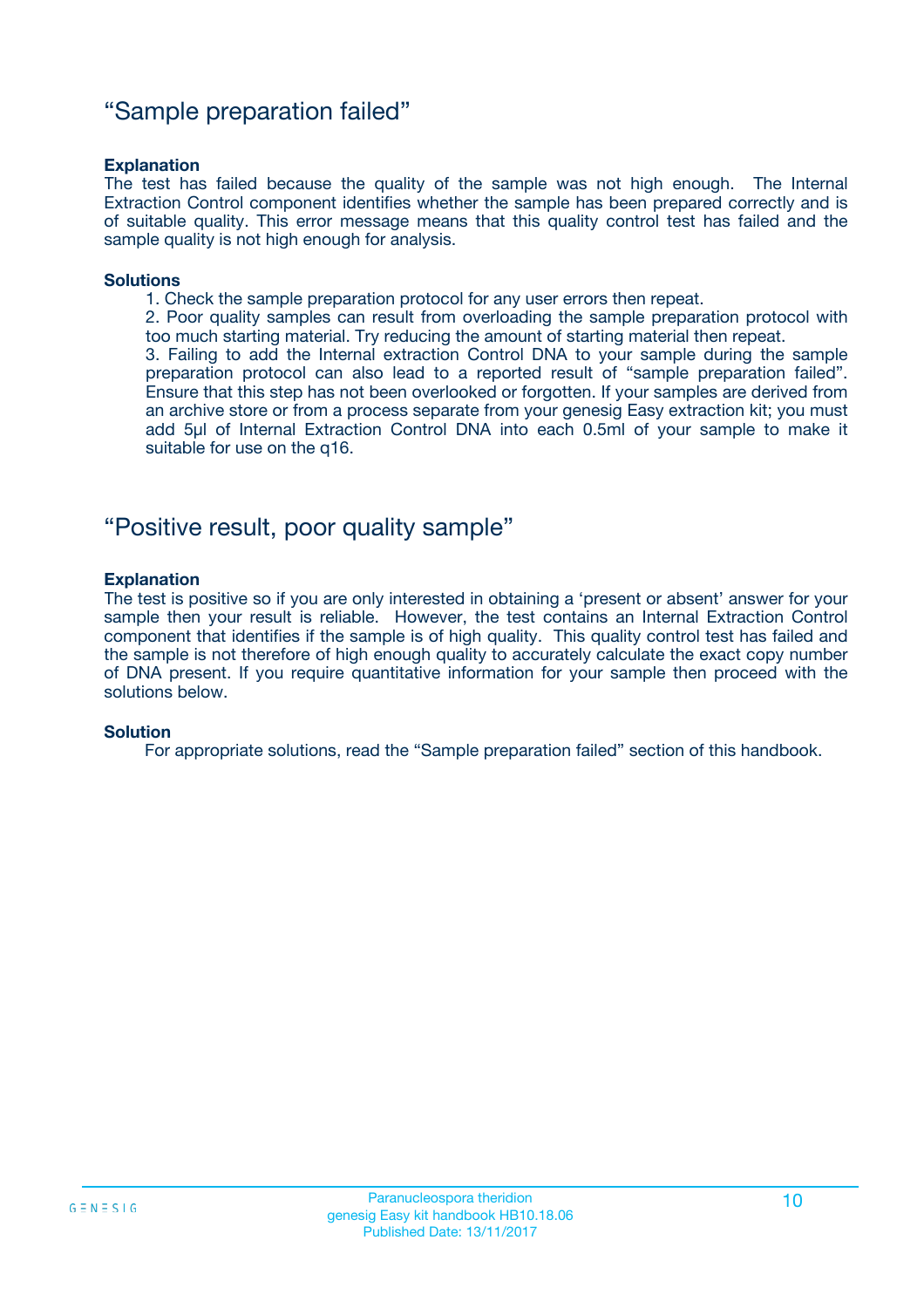## "Test failed"

### **Explanation**

The test has failed because the Positive Control has not worked. The Positive Control is present to show that all aspects of the test are working correctly together. When this control test fails, the test as a whole is invalidated. This finding indicates that a problem has occurred in the reaction set-up part of the experiment and has nothing to do with sample preparation.

### **Solutions**

- 1. Check the entire workflow and test set-up to look for any user errors, then repeat the test e.g. have the right colour pipettes and solutions been used with the correct tubes?
- 2. Ensure the positive and negative controls are inserted into the correct wells of your q16.

3. A component of the test may have 'gone off' due to handing errors, incorrect storage or exceeding the shelf life. When you open a new kit, run a simple test to show that changing the kit has solved the problem. Prepare a test which includes only the Positive Control, the Negative Control and one 'mock sample'. For the 'mock sample' add internal control template instead of any sample DNA. If the Positive Control works, the mock sample will now be called as a negative result.

## "Test failed and is contaminated"

### **Explanation**

The Positive Control is indicating test failure, and the Negative Control is indicating test contamination. Please read the "Test Failed" and "Test contamination" sections of this technical support handbook for a further explanation.

### **Solution**

For appropriate solutions, read both the "Test failed" and "Test contaminated" sections of this handbook.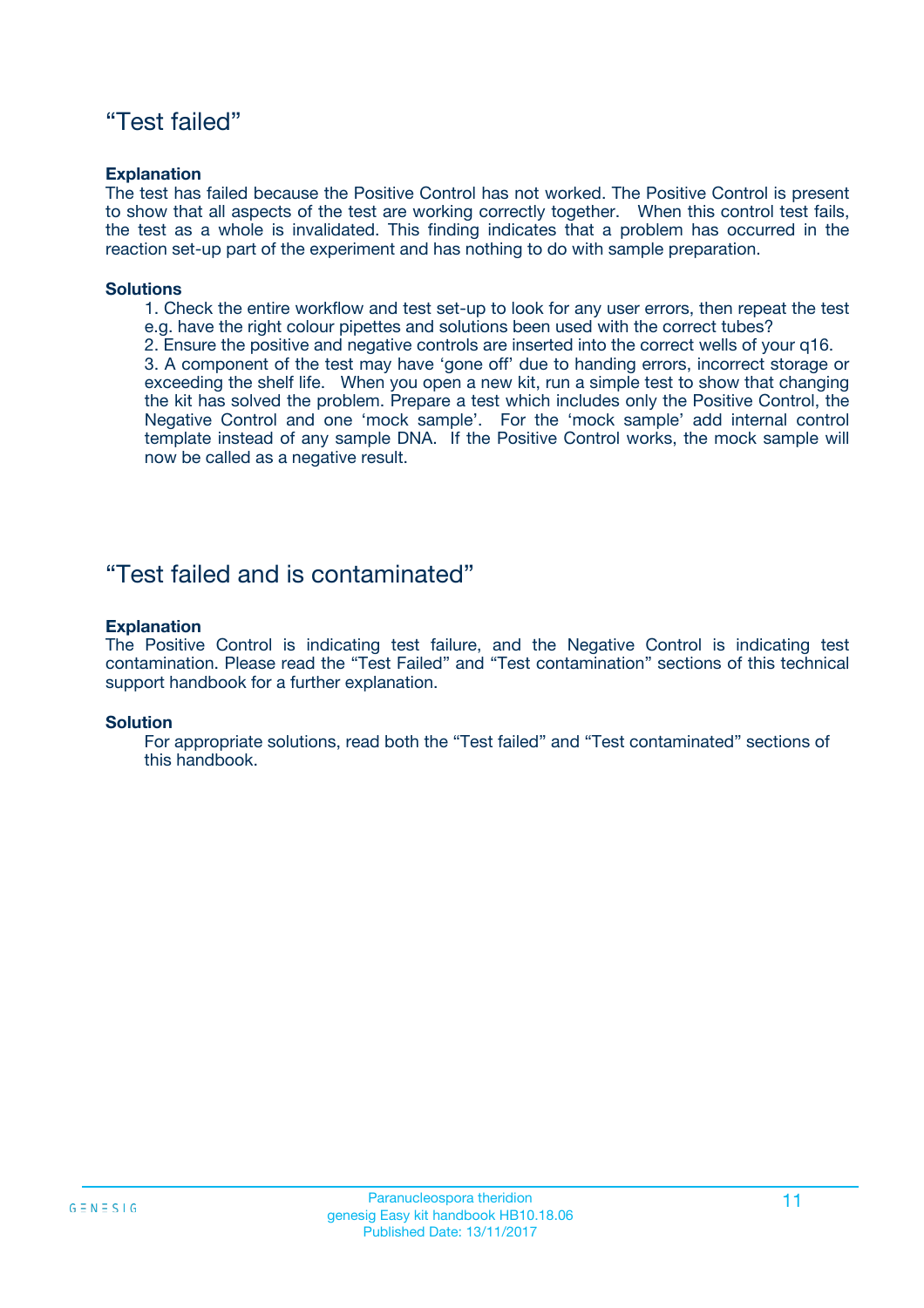## Paranucleospora theridion

Paranucleospora theridion is a microsporidian parasite first discovered in salmon lice (Lepeophtheirus salmonis). The same parasite has been found in Altlantic salmon (Salmo salar), and is associated with proliferative gill disease (PGD), and proliferative gill inflammation (PGI).

Transmission of the parasite does not occur directly from salmon to salmon but from sea lice to salmon. Development in lice is extensive, with the formation of xenoma-like hypertrophic cells filled with microsporidian spores. Salmon are also infected in the absence of lice, likely through waterborne spores that initiate infections in the gills. Lice mortality in winter and spring is likely responsible for a reservoir of spores in the water. P. theridion develops two types of spores in salmon, cytoplasmic spores in phagocytes and intranuclear spores in epidermal cells. The former type of development is assumed to be propagative (autoinfection), while the epidermal spores transfer the parasite to lice.

Early clinical signs of fish affected by PGD include reluctance to feed and listlessness. As a result of the respiratory injury, affected fish are often seen behind supplemental aeration devices or in the shallows as they are unable to breathe in spite of sufficient dissolved oxygen levels. The disease results in mottled red and white swollen gills and can lead to fractures of the cartilage in primary gill filaments. Mortality is often severe in the early stages of the disease, with fingerlings usually being the most susceptible. There is still much that is unknown about this parasite and its importance, emerging as a new phenomenon in the Norwegian aquaculture industry and having also been identified in Scottish farmed salmon. Between early July and autumn seems to be the highest period of infection pressure with P. theridion. The highest losses associated with the presence of the parasite occur in the period from September to February the following year.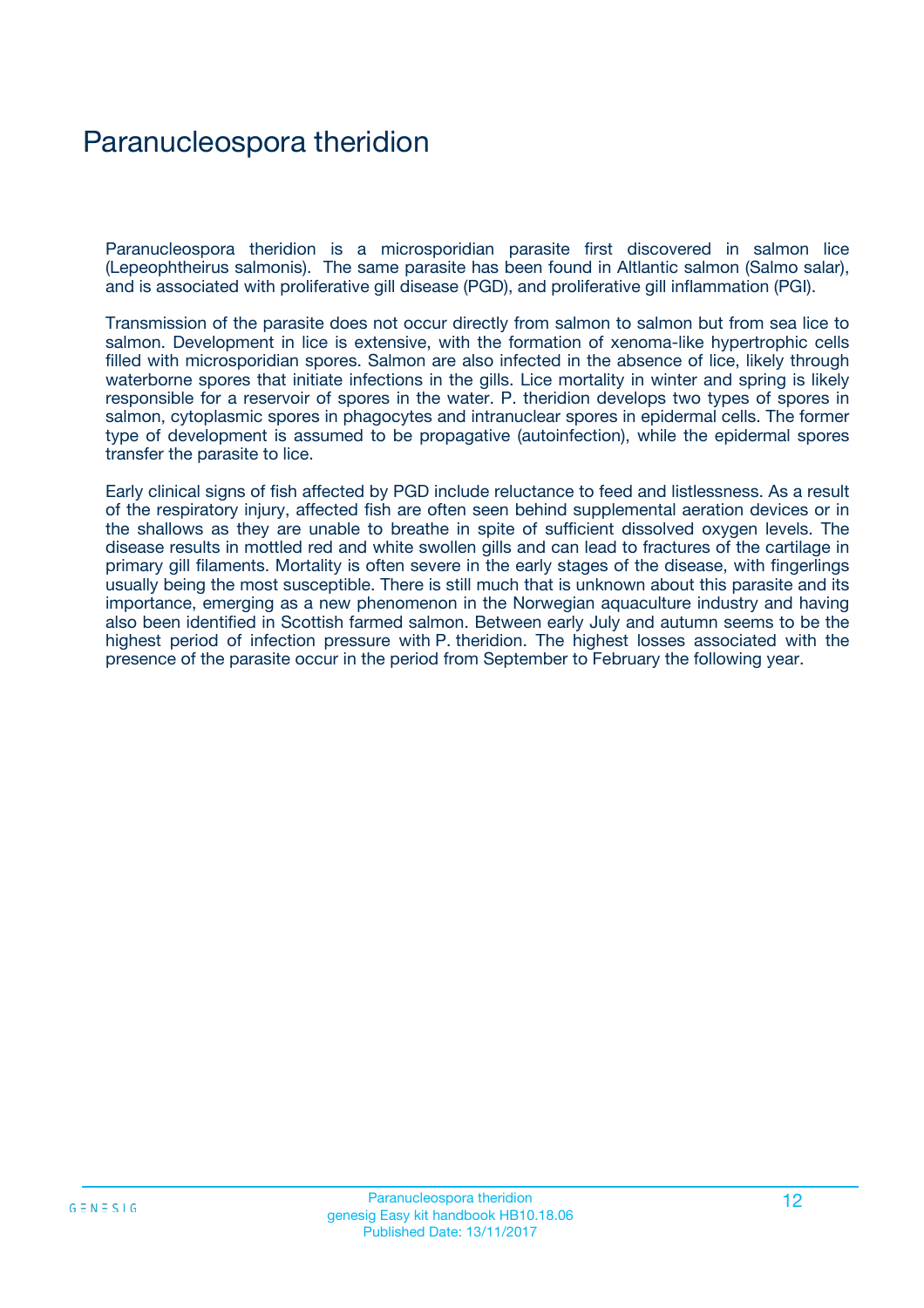## **Specificity**

The Primerdesign genesig Kit for Paranucleospora theridion (P.theridion) genomes is designed for the in vitro quantification of P.theridion genomes. The kit is designed to have the broadest detection profile possible whilst remaining specific to the P.theridion genome.

The primers and probe sequences in this kit have 100% homology with a broad range of P. theridion sequences based on a comprehensive bioinformatics analysis.

If you require further information, or have a specific question about the detection profile of this kit then please send an e.mail to enquiry@primerdesign.co.uk and our bioinformatics team will answer your question.